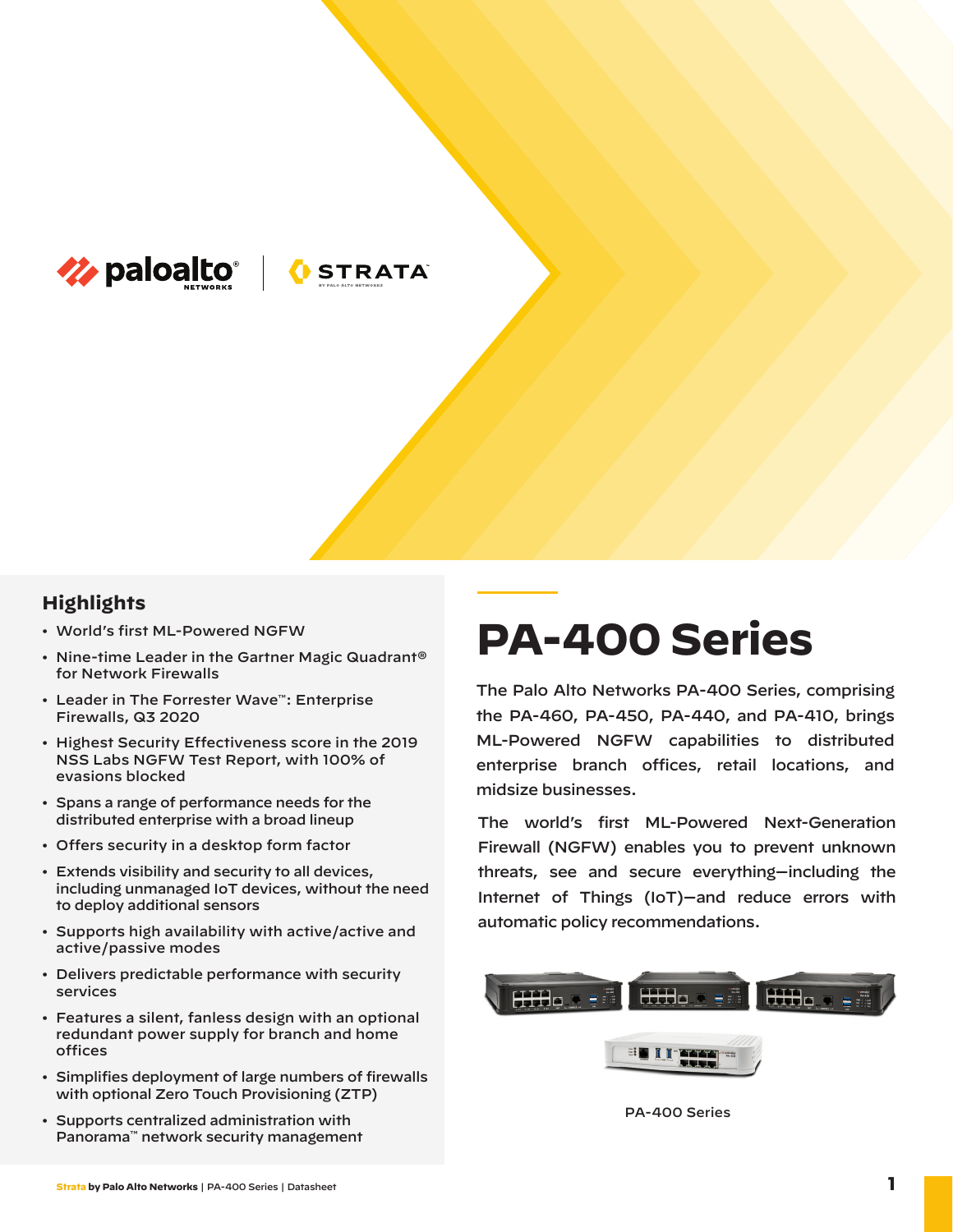

The controlling element of the PA-400 Series is PAN-OS®, the same software that runs all Palo Alto Networks NGFWs. PAN-OS natively classifies all traffic, inclusive of applications, threats, and content, and then ties that traffic to the user regardless of location or device type. The application, content, and user—in other words, the elements that run your business—then serve as the basis of your security policies, resulting in improved security posture and reduced incident response times.

# **Key Security and Connectivity Features**

#### **ML-Powered Next-Generation Firewall**

- Embeds machine learning (ML) in the core of the firewall to provide inline signatureless attack prevention for filebased attacks while identifying and immediately stopping never-before-seen phishing attempts.
- Leverages cloud-based ML processes to push zero-delay signatures and instructions back to the NGFW.
- Uses behavioral analysis to detect IoT devices and make policy recommendations as part of a cloud-delivered and natively integrated service on the NGFW.
- Automates policy recommendations that save time and reduce the chance of human error.

#### **Identifies and categorizes all applications, on all ports, all the time, with full Layer 7 inspection**

- Identifies the applications traversing your network irrespective of port, protocol, evasive techniques, or encryption (TLS/SSL).
- Uses the application, not the port, as the basis for all your safe enablement policy decisions: allow, deny, schedule, inspect, and apply traffic-shaping.
- Offers the ability to create custom App-ID™ tags for proprietary applications or request App-ID development for new applications from Palo Alto Networks.
- Identifies all payload data within an application (e.g., files and data patterns) to block malicious files and thwart exfiltration attempts.
- Creates standard and customized application usage reports, including software-as-a-service (SaaS) reports that provide insight into all sanctioned and unsanctioned SaaS traffic on your network.
- Enables safe migration of legacy Layer 4 rule sets to App-ID-based rules with built-in Policy Optimizer, giving you a rule set that is more secure and easier to manage.

#### **Enforces security for users at any location, on any device, while adapting policy based on user activity**

- Enables visibility, security policies, reporting, and forensics based on users and groups—not just IP addresses.
- Easily integrates with a wide range of repositories to leverage user information: wireless LAN controllers, VPNs, directory servers, SIEMs, proxies, and more.
- Allows you to define Dynamic User Groups (DUGs) on the firewall to take time-bound security actions without waiting for changes to be applied to user directories.
- Applies consistent policies irrespective of users' locations (office, home, travel, etc.) and devices (iOS and Android® mobile devices, macOS®, Windows®, Linux desktops, laptops; Citrix and Microsoft VDI and Terminal Servers).
- Prevents corporate credentials from leaking to third-party websites and prevents reuse of stolen credentials by enabling multi-factor authentication (MFA) at the network layer for any application without any application changes.
- Provides dynamic security actions based on user behavior to restrict suspicious or malicious users.

#### **Prevents malicious activity concealed in encrypted traffic**

- Inspects and applies policy to TLS/SSL-encrypted traffic, both inbound and outbound, including for traffic that uses TLS 1.3 and HTTP/2.
- Offers rich visibility into TLS traffic, such as amount of encrypted traffic, TLS/SSL versions, cipher suites, and more, without decrypting.
- Enables control over use of legacy TLS protocols, insecure ciphers, and misconfigured certificates to mitigate risks.
- Facilitates easy deployment of decryption and lets you use built-in logs to troubleshoot issues, such as applications with pinned certificates.
- Lets you enable or disable decryption flexibly based on URL category, source and destination zone, address, user, user group, device, and port, for privacy and compliance purposes.
- Allows you to create a copy of decrypted traffic from the firewall (i.e., decryption mirroring) and send it to traffic collection tools for forensics, historical purposes, or data loss prevention (DLP).

## **Offers centralized management and visibility**

- Benefits from centralized management, configuration, and visibility for multiple distributed Palo Alto Networks NGFWs (irrespective of location or scale) through Panorama™ network security management, in one unified user interface.
- Streamlines configuration sharing through Panorama with templates and device groups, and scales log collection as logging needs increase.
- Enables users, through the Application Command Center (ACC), to obtain deep visibility and comprehensive insights into network traffic and threats.

## **Detect and prevent advanced threats with cloud-delivered security services**

Today's sophisticated cyberattacks can spawn 45,000 variants in 30 minutes using multiple threat vectors and advanced techniques to deliver malicious payloads. Traditional siloed security causes challenges for organizations by introducing security gaps, increasing overhead for security teams and hindering business productivity with inconsistent access and visibility.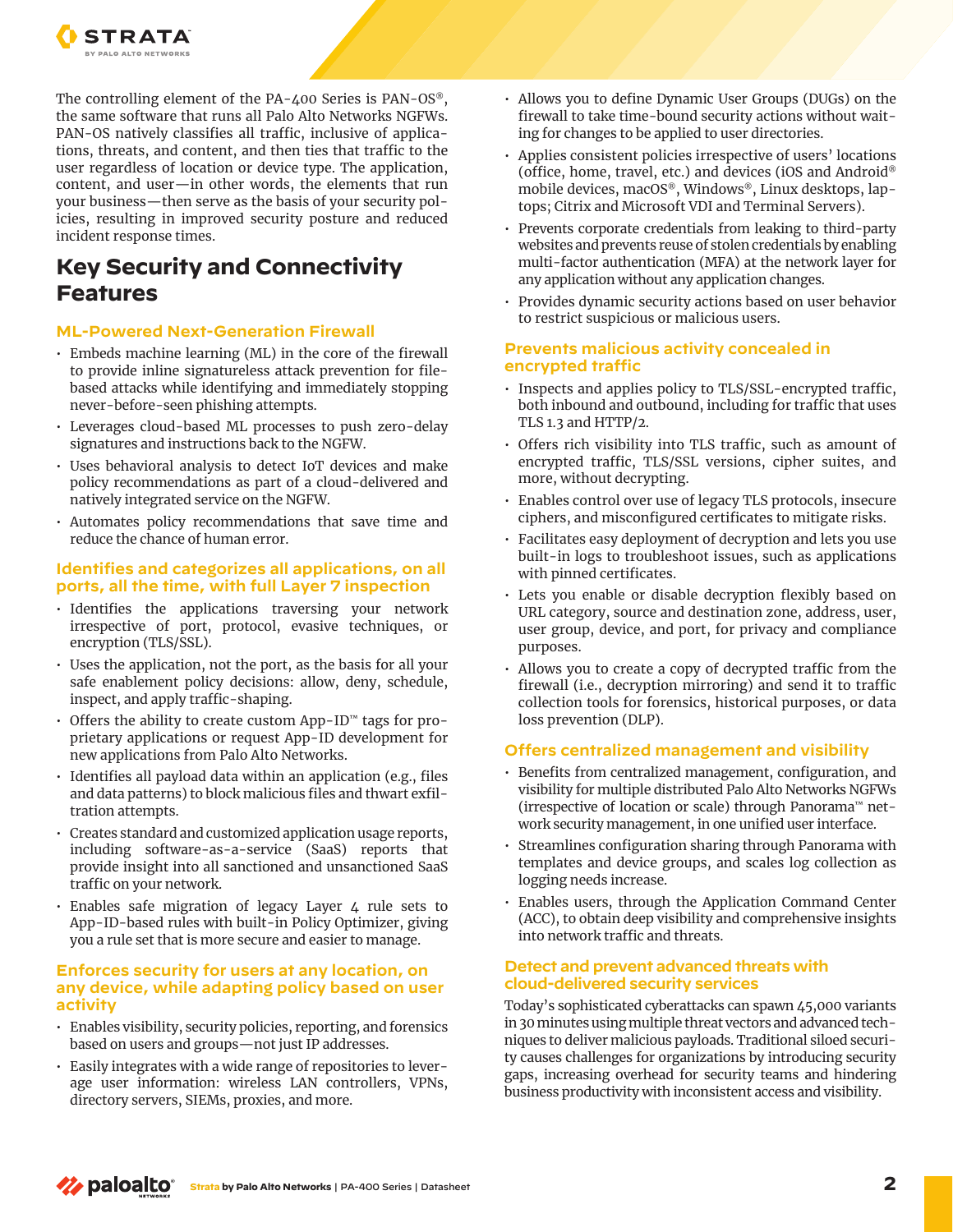

Seamlessly integrated with our industry-leading NGFWs, our Cloud-Delivered Security Services use the network effect of 80,000 customers to instantly coordinate intelligence and protect against all threats across all vectors. Eliminate coverage gaps across your locations and take advantage of best-inclass security delivered consistently in a platform to stay safe from even the most advanced and evasive threats.

- **Threat Prevention**—goes beyond a traditional intrusion prevention system (IPS) to prevent all known threats across all traffic in a single pass without sacrificing performance.
- **Advanced URL Filtering**—provides best-in-class web protection while maximizing operational efficiency with the industry's first real-time web protection engine and industry-leading phishing protection.
- **WildFire®**—ensures files are safe with automatic detection and prevention of unknown malware powered by industryleading cloud-based analysis and crowdsourced intelligence from more than 42,000 customers.
- **DNS Security**—harnesses the power of ML to detect as well as prevent threats over DNS in real time and empowers security personnel with the intelligence and context to craft policies and respond to threats quickly and effectively.
- **IoT Security**—provides the industry's most comprehensive IoT security solution, delivering ML-powered visibility, prevention, and enforcement in a single platform.
- **Enterprise DLP**—offers the industry's first cloud-delivered enterprise DLP that consistently protects sensitive data across networks, clouds, and users.

• **SaaS Security**—delivers integrated SaaS security that lets you see and secure new SaaS applications, protect data, and prevent zero-day threats at the lowest total cost of ownership (TCO).

#### **Enables SD-WAN functionality**

- Allows you to easily adopt SD-WAN by simply enabling it on your existing firewalls.
- Enables you to safely implement SD-WAN, which is natively integrated with our industry-leading security.
- Delivers an exceptional end user experience by minimizing latency, jitter, and packet loss.

#### **Delivers a unique approach to packet processing with Single-Pass Architecture**

- Performs networking, policy lookup, application and decoding, and signature matching—for all threats and content—in a single pass. This significantly reduces the amount of processing overhead required to perform multiple functions in one security device.
- Avoids introducing latency by scanning traffic for all signatures in a single pass, using stream-based, uniform signature matching.
- Enables consistent and predictable performance when security subscriptions are enabled. (In Table 1, "Threat Prevention throughput" is measured with multiple subscriptions enabled.)

| Table 1: PA-400 Series Performance and Capacities       |                |                |                |                |
|---------------------------------------------------------|----------------|----------------|----------------|----------------|
|                                                         | <b>PA-460</b>  | <b>PA-450</b>  | <b>PA-440</b>  | <b>PA-410*</b> |
| Firewall throughput (HTTP/appmix) <sup>†</sup>          | 5.2/4.7 Gbps   | $3.8/3.2$ Gbps | $3.0/2.4$ Gbps | Coming soon    |
| Threat Prevention throughput (HTTP/appmix) <sup>†</sup> | $2.4/2.6$ Gbps | $1.6/1.7$ Gbps | $0.9/1.0$ Gbps | Coming soon    |
| IPsec VPN throughput <sup>§</sup>                       | 3.1 Gbps       | 2.2 Gbps       | 1.6 Gbps       | Coming soon    |
| Max sessions                                            | 400,000        | 300,000        | 200,000        | Coming soon    |
| New sessions per second <sup>II</sup>                   | 74,000         | 52,000         | 39,000         | Coming soon    |

Note: Results were measured on PAN-OS 10.1

\* PA-410 Performance data will be added in the future.

† Firewall throughput is measured with App-ID and logging enabled, utilizing 64 KB HTTP/appmix transactions.

‡ Threat Prevention throughput is measured with App-ID, IPS, antivirus, anti-spyware, WildFire, DNS Security, file blocking, and logging enabled, utilizing 64 KB HTTP/appmix transactions. § IPsec VPN throughput is measured with 64 KB HTTP transactions and logging enabled.

|| New sessions per second is measured with application-override, utilizing 1 byte HTTP transactions.